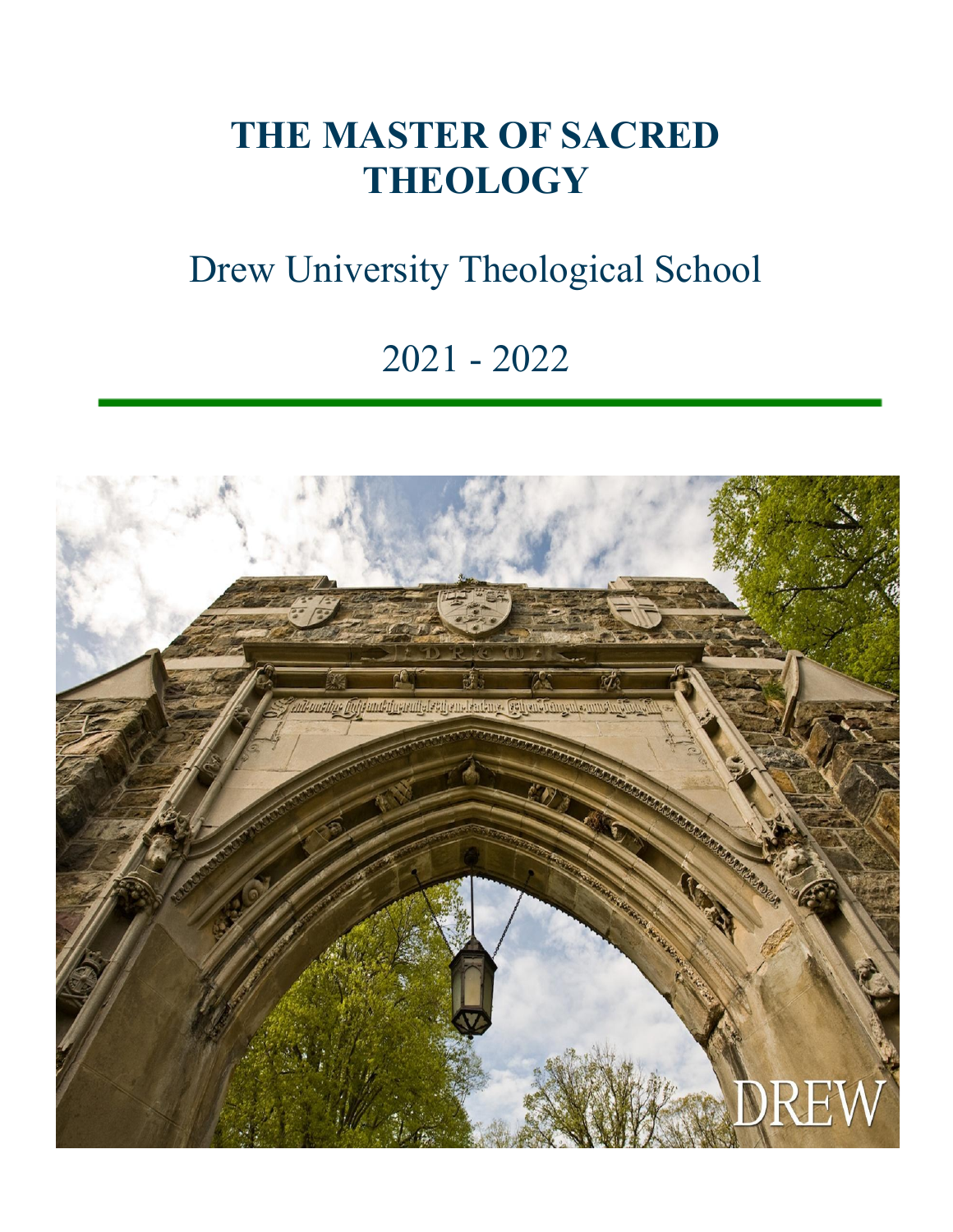### <span id="page-1-0"></span>**Purpose of the Handbook**

This handbook is a guide for the **Master of Sacred Theology** degree of the Drew Theological School. It provides information and structure to facilitate moving through the program without excessive technical distractions. A handbook is issued annually to ensure that students have up-to-date information. If there is any contradiction between this handbook and the [academic](http://catalog.drew.edu/index.php) [catalog of the Theological School](http://catalog.drew.edu/index.php) published on the Registrar's website, the catalog dated to the student's semester of entrance takes precedence.

Whether you want to apply for doctoral programs or deepen your understanding of a field of study or ministerial practice, the Drew Master of Sacred Theology (S.T.M.) degree provides an intensive year of training to achieve your goals. Recent masters of divinity students often use the S.T.M. as a fourth year of preparation for Christian ministry. The degree features seminars in scholarly skills and communication, a focused area of study, and an extended research paper.

This handbook provides:

- · A Quick View of key Master of Sacred Theology student expectations
- · Requirements and timelines for the program
- · Review of academic policies and processes most relevant to S.T.M. students
- · A program planning checklist

In Seminary Hall and in virtual Drew learning spaces, you are invited to linger in the Forest even as you are always engaging contexts beyond Drew. The Theological School is a diverse, ecumenical, and open community that dares to pursue the love, wisdom, and justice at the heart of the gospel of Jesus Christ. It is our hope that this handbook will clarify your pathway to graduation and free your mind, body, and spirit for the deeply transformative work of theological education.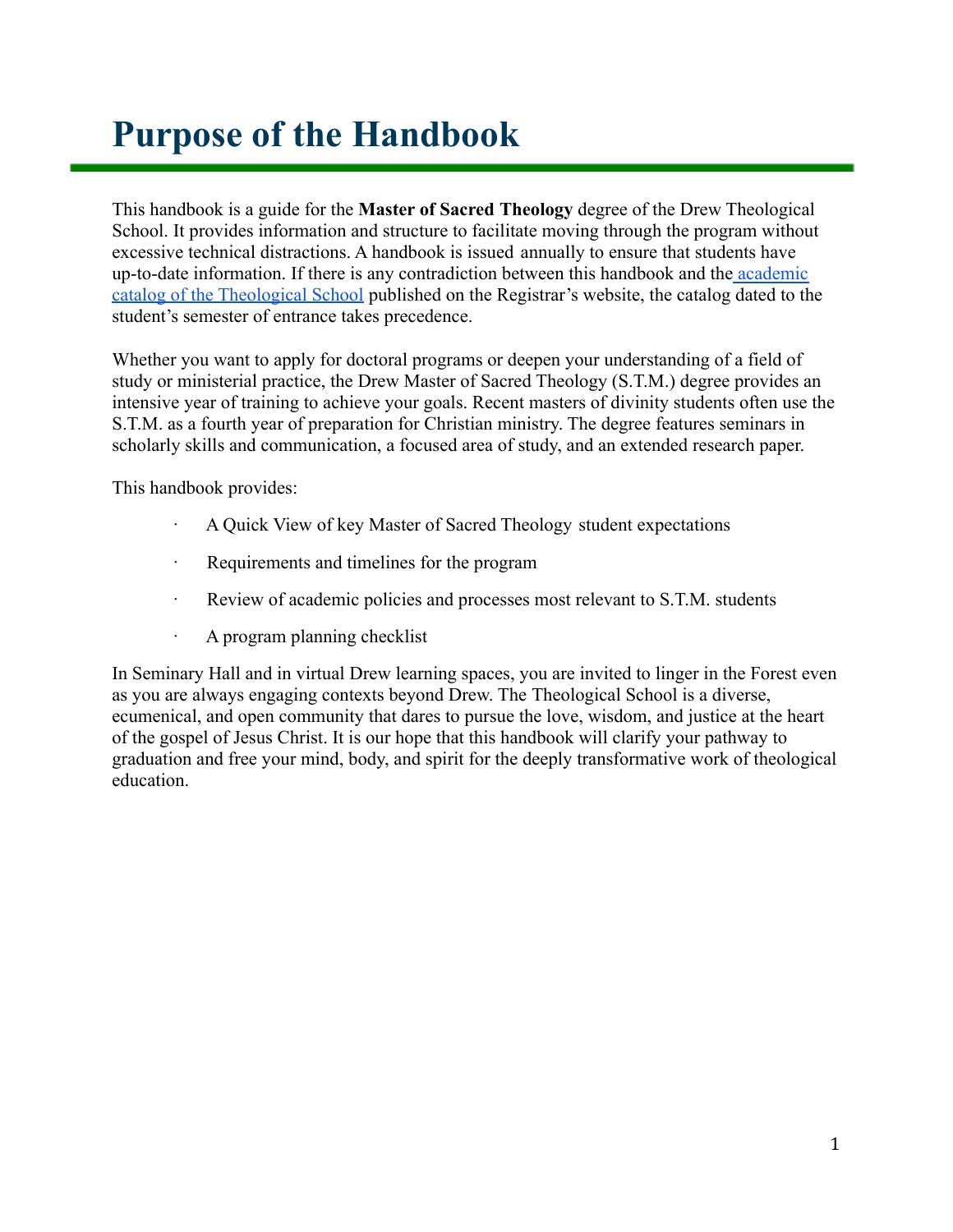### <span id="page-2-0"></span>**Table of Contents**

| <b>Purpose of the Handbook</b>                                                                |                |
|-----------------------------------------------------------------------------------------------|----------------|
| <b>Table of Contents</b>                                                                      | $\overline{2}$ |
| <b>Quick View of Student Expectations</b><br><b>Quick View of S.T.M. Program Requirements</b> |                |
|                                                                                               |                |
| Coursework                                                                                    | 5              |
| <b>Extended Research Paper</b>                                                                | 6              |
| Graduation                                                                                    | 6              |
| <b>Program Timeline</b>                                                                       | $\overline{7}$ |
| <b>Frequently Asked Questions</b>                                                             | 9              |
| <b>Registration Status</b>                                                                    | 11             |
| <b>Academic Standing</b>                                                                      | 13             |
| <b>Standards of Academic Integrity</b>                                                        | 14             |
| <b>Curriculum Planning for Master of Sacred Theology</b>                                      | 15             |
|                                                                                               |                |

Revised Aug 26, 2021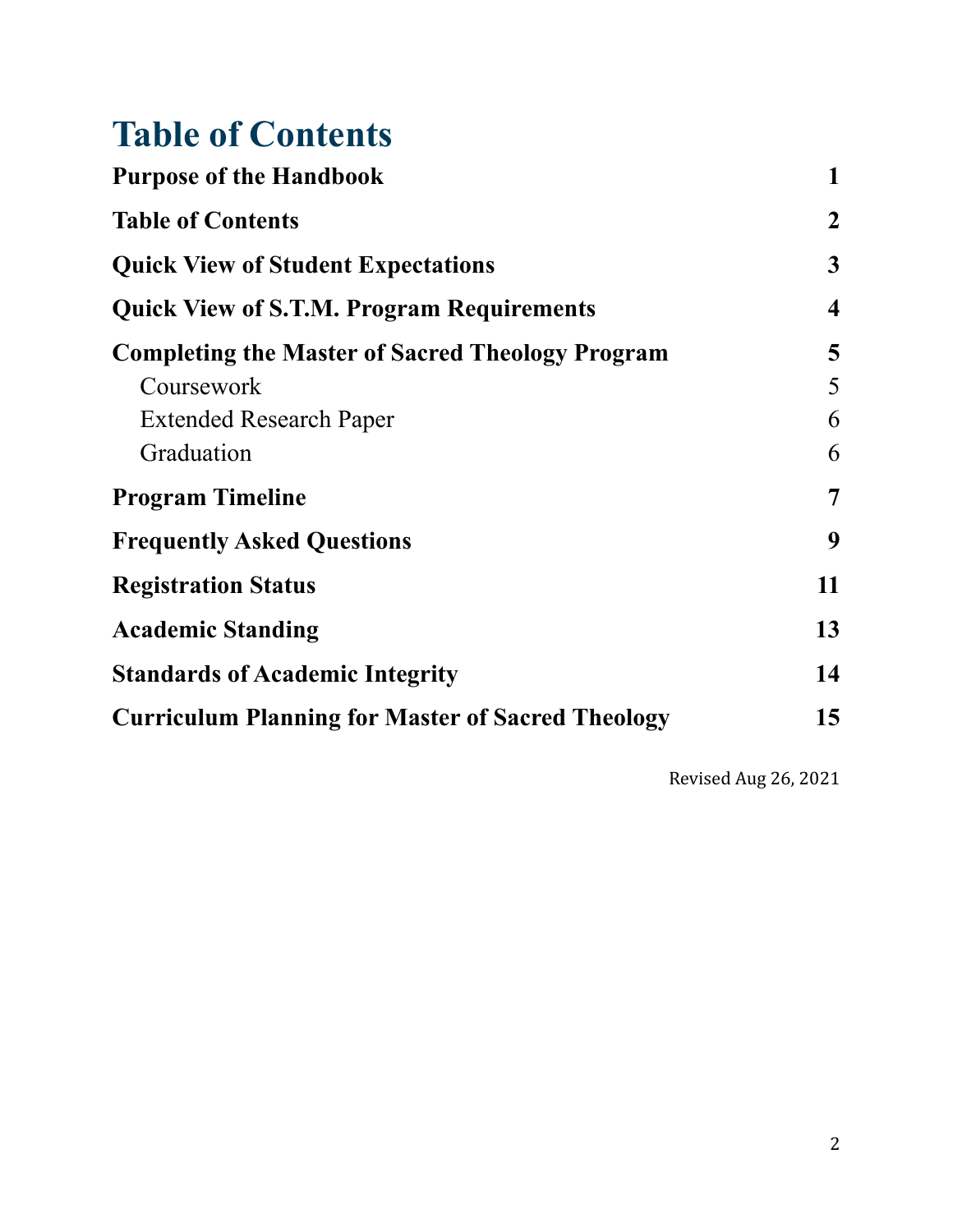### <span id="page-3-0"></span> $\sqrt{\phantom{a}}$  Pay attention to Drew's deadlines

The responsibility for your degree progress rests with you. All students are expected to work within Drew policies and procedures. Familiarize yourself with the academic calendar and the deadlines related to withdrawals, grade extensions, and academic petitions. Information can be found on the Registrar's office [page.](http://www.drew.edu/registrars-office/about-us/academic-calendars/)

### $\sqrt{\phantom{a}}$  Be conversant in academic writing styles

The S.T.M. is an advanced master's degree. You should be familiar with the forms and formats of writing academic essays and research papers. In order to work continuously on your writing, take advantage of the Theological School's reference librarian, and the resources of the Center for Academic Excellence and the Theological Language and Learning Center.

### $\sqrt{\phantom{a}}$  Plan for your extended research paper early

The final project for the S.T.M. program is an extended research paper developed from a course usually taken within the first semester of the program. Due to the brevity of the program, it is important to start planning this paper early. Begin conversations with faculty as soon as possible so that you can produce your best work.

### √ Take Time for Professional Reflection

For many students, the S.T.M. program provides an opportunity to discern next steps on their academic and/or vocational path. Some S.T.M. students prepare to apply to doctoral programs, whether a Ph.D. or Doctor of Ministry. Some want to enhance their professional competency in a particular field. Others want a fourth year to prepare for Christian ministry. As you go through the S.T.M. program, take advantage of opportunities to discuss options and develop skills that will move you toward your goals.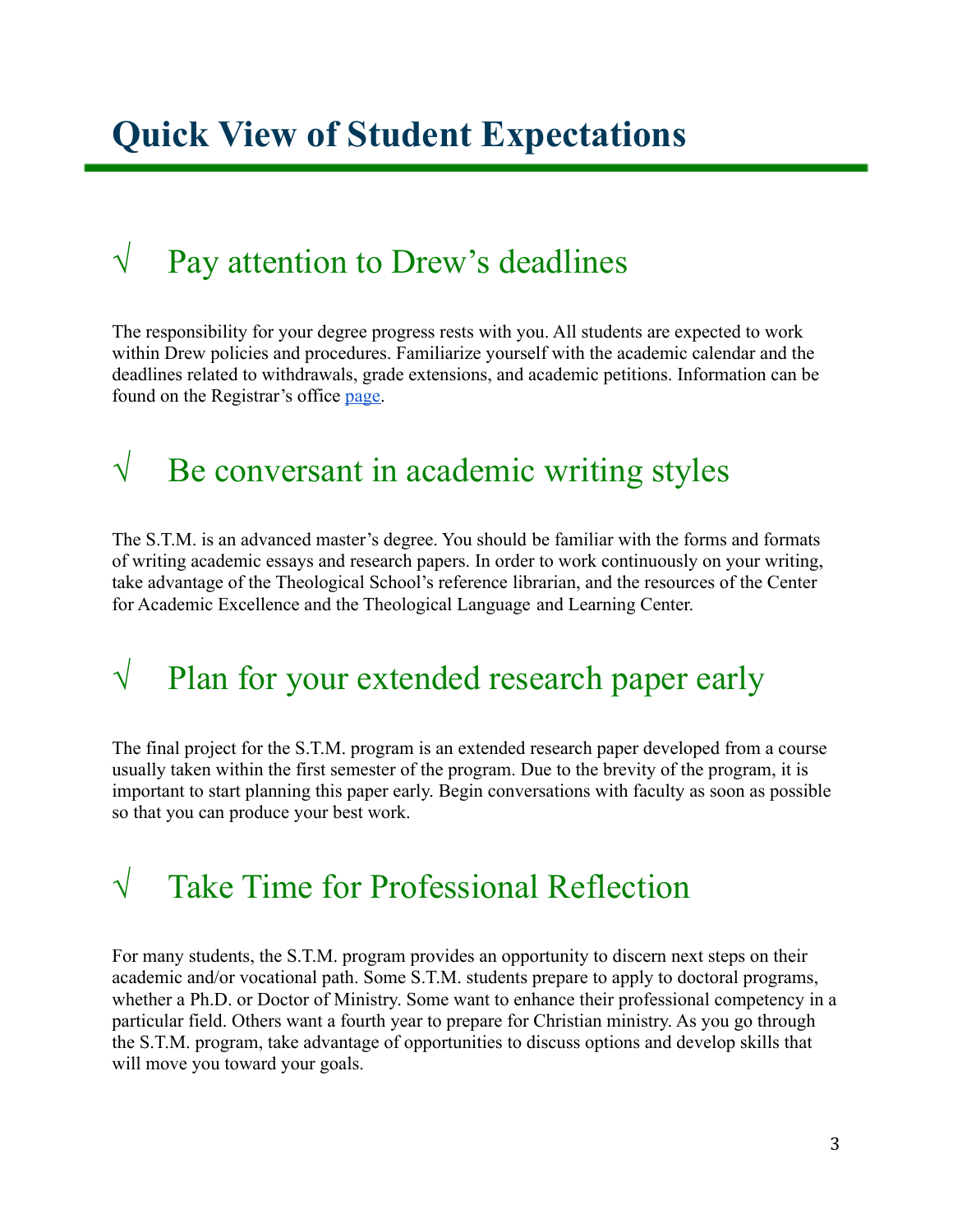# <span id="page-4-0"></span>**Quick View of S.T.M. Program Requirements**

| <b>DEGREE REQUIREMENTS</b>                                                                                                     | <b>NUMBER OF CREDITS</b> |  |  |
|--------------------------------------------------------------------------------------------------------------------------------|--------------------------|--|--|
| <b>Required Courses</b>                                                                                                        | 3 credits                |  |  |
| Choose THREE credits from:                                                                                                     |                          |  |  |
| REL 530 – Studying Religion and Theology                                                                                       | 1                        |  |  |
| REL 531 – Research Methods in a Digital Age                                                                                    | 1                        |  |  |
| REL 532 – Critical Pedagogy and Religion                                                                                       | $\mathbf{1}$             |  |  |
| REL 533 – Public Writing and Media<br>Communication                                                                            | 1                        |  |  |
| CRW 550 - Theological Research and Writing                                                                                     | $\overline{2}$           |  |  |
| Area of Study                                                                                                                  | 9 credits                |  |  |
| Three courses in an area of study from<br>Theological School offerings as determined in<br>consultation with academic advisor. |                          |  |  |
| Electives                                                                                                                      | 9 credits                |  |  |
| Three elective courses from Theological School<br>offerings or from the Caspersen School<br>programs by advisor approval.      |                          |  |  |
| <b>Extended Paper</b>                                                                                                          | 3 credits                |  |  |
| CRW 975A or 975B - S.T.M. Extended Paper                                                                                       | 3                        |  |  |
| <b>TOTAL CREDITS</b>                                                                                                           | 24                       |  |  |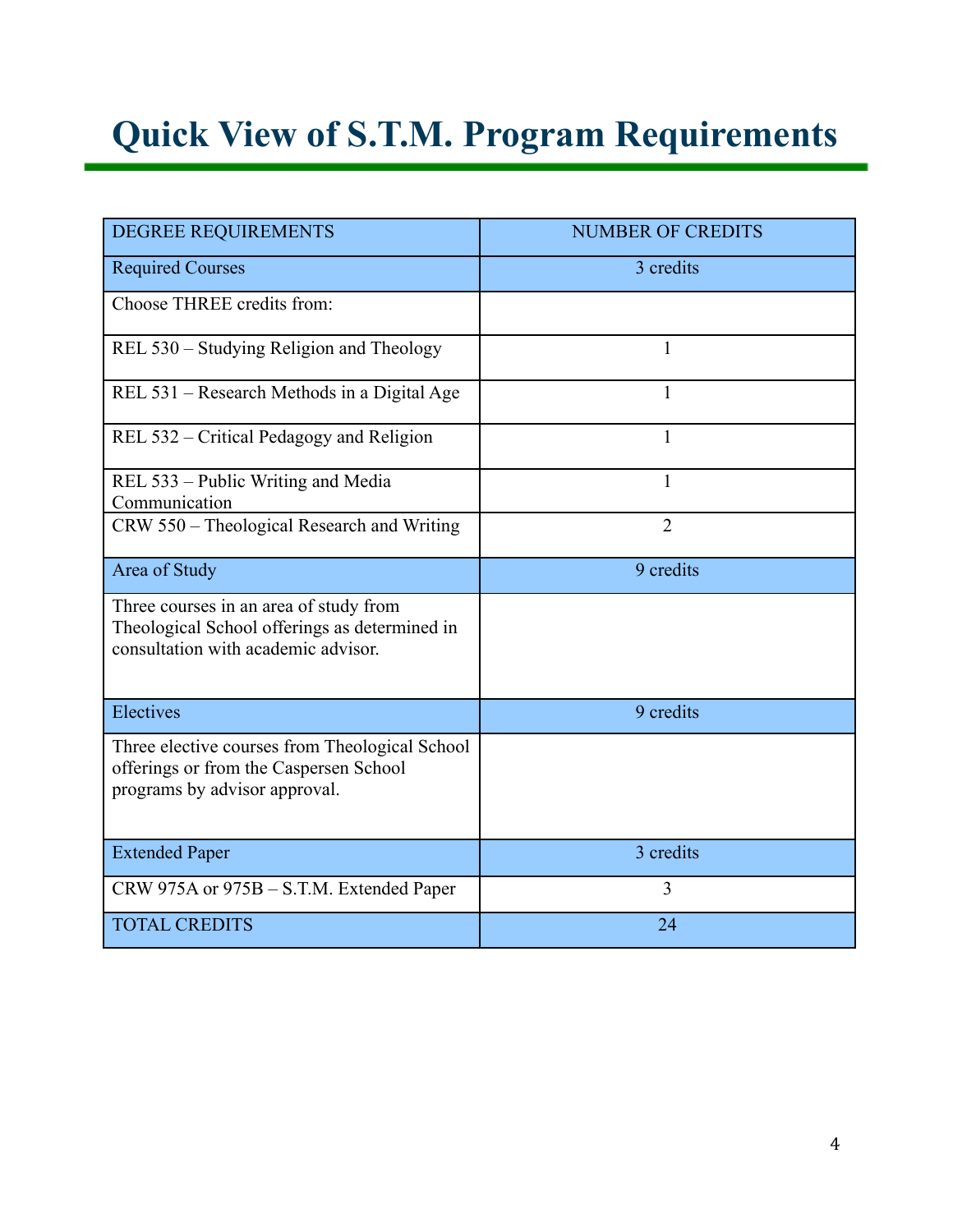### <span id="page-5-0"></span>**Completing the Master of Sacred Theology Program**

The Master of Sacred Theology (S.T.M.) degree provides advanced study for students who wish to prepare for doctoral studies or deepen training in a particular field or professional practice. It also serves individuals seeking a fourth year of preparation for Christian ministry beyond the M.Div. This program consists of online seminars, a focused area of study, and an extended research paper.

### <span id="page-5-1"></span>Coursework

The S.T.M. degree is usually completed in one year. In two semesters, full-time students select six courses (18 credits) based on their interests and goals. As the degree is brief, course selections should be strategic and focused. S.T.M. students choose from master's electives (600-level) or doctoral seminars (700-level). If preparatory work in a field is needed, students are allowed to take up two courses at the 500-level beyond the 1 credit required online seminars.

At least three of the courses (9 credits total) should have a subject or thematic coherence. These three courses serve as an area of study in the degree. Common areas of study are:

- Bible and Cultures
- Theology and Philosophy
- Religion and Society
- Women's and Gender Studies
- Social Justice Advocacy
- Religion and Ecology
- Africana and African American Religions and **Cultures**
- Wesleyan/Methodist Studies
- Pastoral Care and Counseling
- Worship, Music, and the Arts
- Preaching

S.T.M. students also complete 3 credits in scholarly skills. Students register for one or more 1 credit online seminars each semester (REL 530, 531, 532, or 533) or for 2 credits in CRW 550 – Theological Research and Writing. All courses are available 100% online and at least one is offered in each semester. International students whose first language is not English are expected to take 3 credits in CRW 541 – Language and Learning in Theological Education. These students may petition the Graduate Academic Standing Committee to use this language course to waive the requirement for the 3 credits in scholarly skills. These students should consult with the instructor of CRW 541 and the S.T.M. Convener before submitting a petition. Study in ancient languages is not required for the degree but students working in Bible and Cultures may benefit from language study in the degree. As biblical languages do not count in the area of study, no more than 9 credits of electives can be used for biblical language study.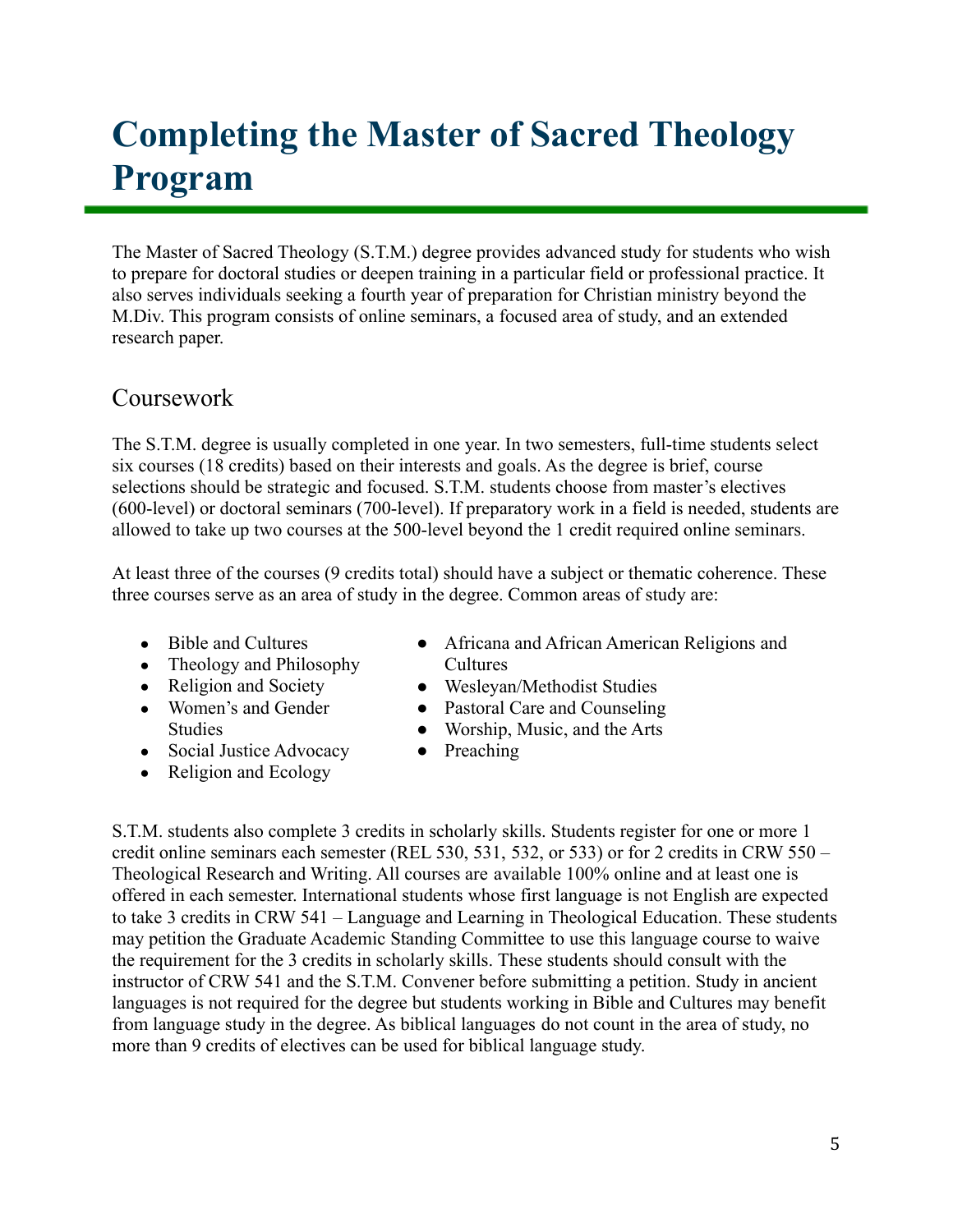### <span id="page-6-0"></span>Extended Research Paper

Each S.T.M. student completes an extended research paper. The 35-40 page paper should demonstrate the student's ability to formulate productive questions, use appropriate research methods and resources for the selected area of study, and convey that research in an appropriately scholarly manner and style. Students often prepare the extended paper in the final semester using a paper written in a prior course as the groundwork. Students register for 3 credit CRW 975A or 975B – Extended Paper Workshop in the final semester to complete and receive credit for the extended paper.

The extended paper for the S.T.M. degree is a substantial research and writing project. Students should follow this process:

- Discuss the possibility of fulfilling this requirement with the professor of a course that is closely related to their area of study. Students may also work with another professor in their area of study, but it is best if the student has taken a course with that professor.
- Submit the **S.T.M. Extended Paper Proposal** form as soon as possible and at the latest at the beginning of the semester in which you will complete the paper. The form is available on the Theological School Resources for Current Students [webpage.](http://www.drew.edu/theological-school/resources/) In this proposal, students write a brief prospectus for the paper, compile an appropriate bibliography, and set a schedule for submitting drafts and the final version of the paper. It is important that the student get experience in receiving constructive feedback and incorporating it into revision(s) of the paper. It is this revision process that distinguishes the extended paper from a final paper written for other classes.
- Register for CRW 975A or 975B Extended Paper Workshop in the semester in which you will complete the paper.
- Submit the paper to the professor according to the established schedule. You may also need to consult the Center for Academic Excellence, the Theological School reference librarian, and the ESOL tutors in the Theological Language and Learning Center in this process.
- The professor will grade the paper and submit a final grade for CRW 975A or 975B. The **S.T.M. Extended Paper Grading Rubric** is provided on the Theological School Resources for Current Students [webpage.](http://www.drew.edu/theological-school/resources/)

### <span id="page-6-1"></span>Graduation

Students may complete the degree in August, January, or May of each year. Commencement exercises are held in May of each year for all students who have completed their degrees in the August or January prior to each Commencement.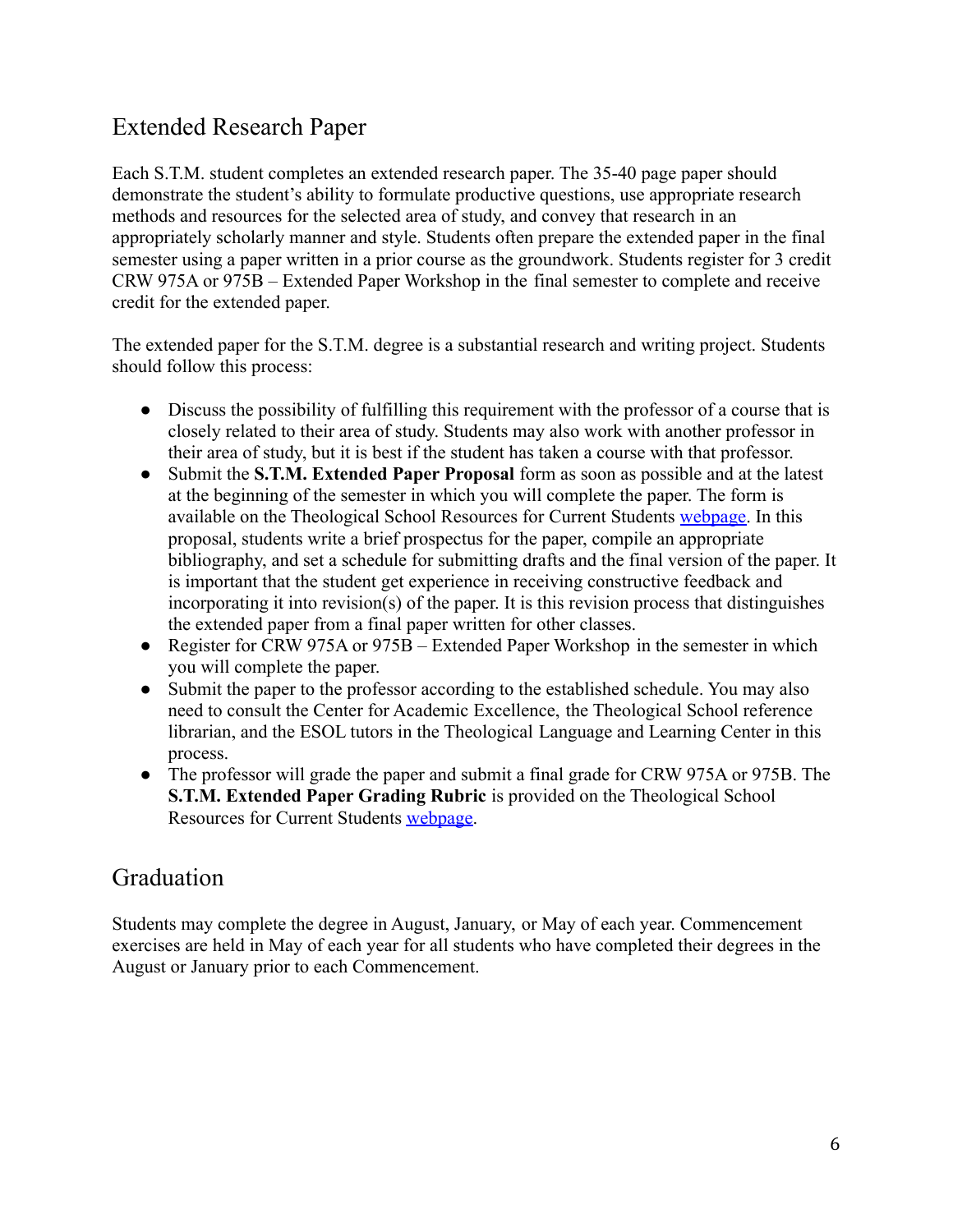# <span id="page-7-0"></span>**Program Timeline**

These sample schedules provide an overview of the possible timelines for completing the entire program:

#### **For U.S. domestic students**

| Two semester completion                                                          | Three semester completion                                                         |  |
|----------------------------------------------------------------------------------|-----------------------------------------------------------------------------------|--|
| First semester                                                                   | First semester                                                                    |  |
| 3 courses (9 credits)                                                            | 2 courses (6 credits)                                                             |  |
| 1 or 2 credits in scholarly skills                                               | 1 or 2 credits in scholarly skills                                                |  |
| Second semester                                                                  | Second semester                                                                   |  |
| 3 courses (9 credits)                                                            | 2 courses (6 credits)                                                             |  |
| 1 credit in scholarly skills (exempt if you took 2<br>credits in first semester) | 1 credit in scholarly skills (exempt if you took 2)<br>credits in first semester) |  |
| 3 credits in Extended Paper Workshop                                             |                                                                                   |  |
| Graduation                                                                       |                                                                                   |  |
|                                                                                  | Third semester                                                                    |  |
|                                                                                  | 2 courses (6 credits)                                                             |  |
|                                                                                  | 3 credits in Extended Paper Workshop                                              |  |
|                                                                                  | Graduation                                                                        |  |

These schedules complete the 24 credits required for graduation. Drew's financial awards apply for up to 24 total credits if students elect to take more credits.

Dropping below 6 credits in any semester is a problem for federal student loans and grants; however, there are no official minimum credit hours per semester for Drew scholarship aid. Masters students in Drew housing need to carry 9 credits per semester.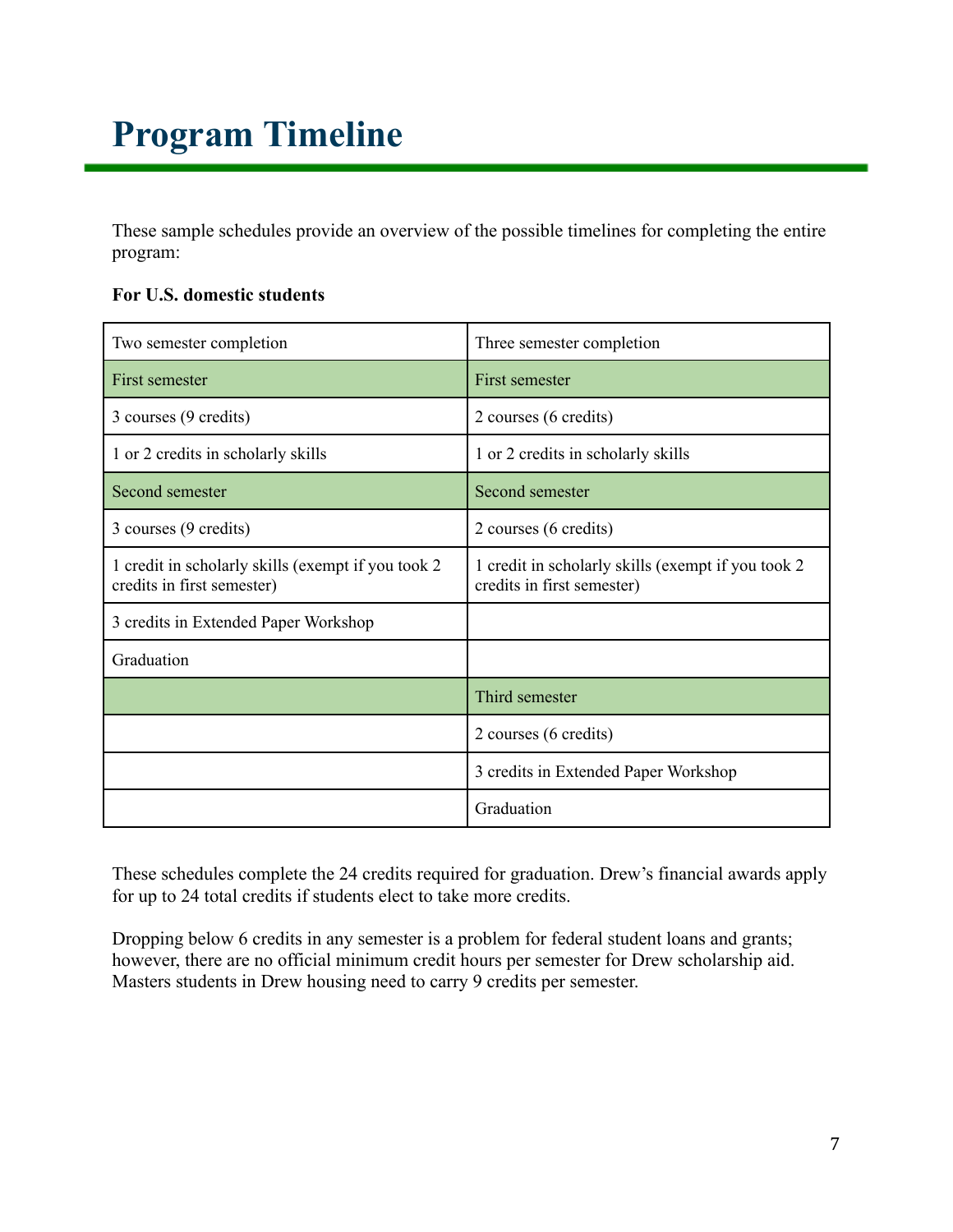**Students on a U.S. Visa must meet full-time status requirements (9 credits):**

| Two semesters                                                                     | Three semesters                                                                   |  |
|-----------------------------------------------------------------------------------|-----------------------------------------------------------------------------------|--|
| First semester                                                                    | First semester                                                                    |  |
| 3 courses (9 credits)                                                             | 3 courses (9 credits)                                                             |  |
| 1 or 2 credits in scholarly skills                                                | 1 or 2 credits in scholarly skills                                                |  |
| Second semester                                                                   | Second semester                                                                   |  |
| 3 courses (9 credits)                                                             | 3 courses (9 credits)                                                             |  |
| 1 credit in scholarly skills (exempt if you took 2)<br>credits in first semester) | 1 credit in scholarly skills (exempt if you took 2)<br>credits in first semester) |  |
| 3 credits in Extended Paper Workshop                                              |                                                                                   |  |
| Graduation                                                                        |                                                                                   |  |
|                                                                                   | Third semester*                                                                   |  |
|                                                                                   | 3 credit in Extended Paper Workshop                                               |  |
|                                                                                   | Graduation                                                                        |  |

\* Students on U.S. visas are allowed to take a reduced number of credits in their final semester.

These schedules complete the 24 credits required for graduation. Drew's financial awards apply for up to 24 total credits if students elect to take more credits.

For all students, January and Summer term courses that fit into the course of study may be used to shorten the length of study or number of credits in a semester.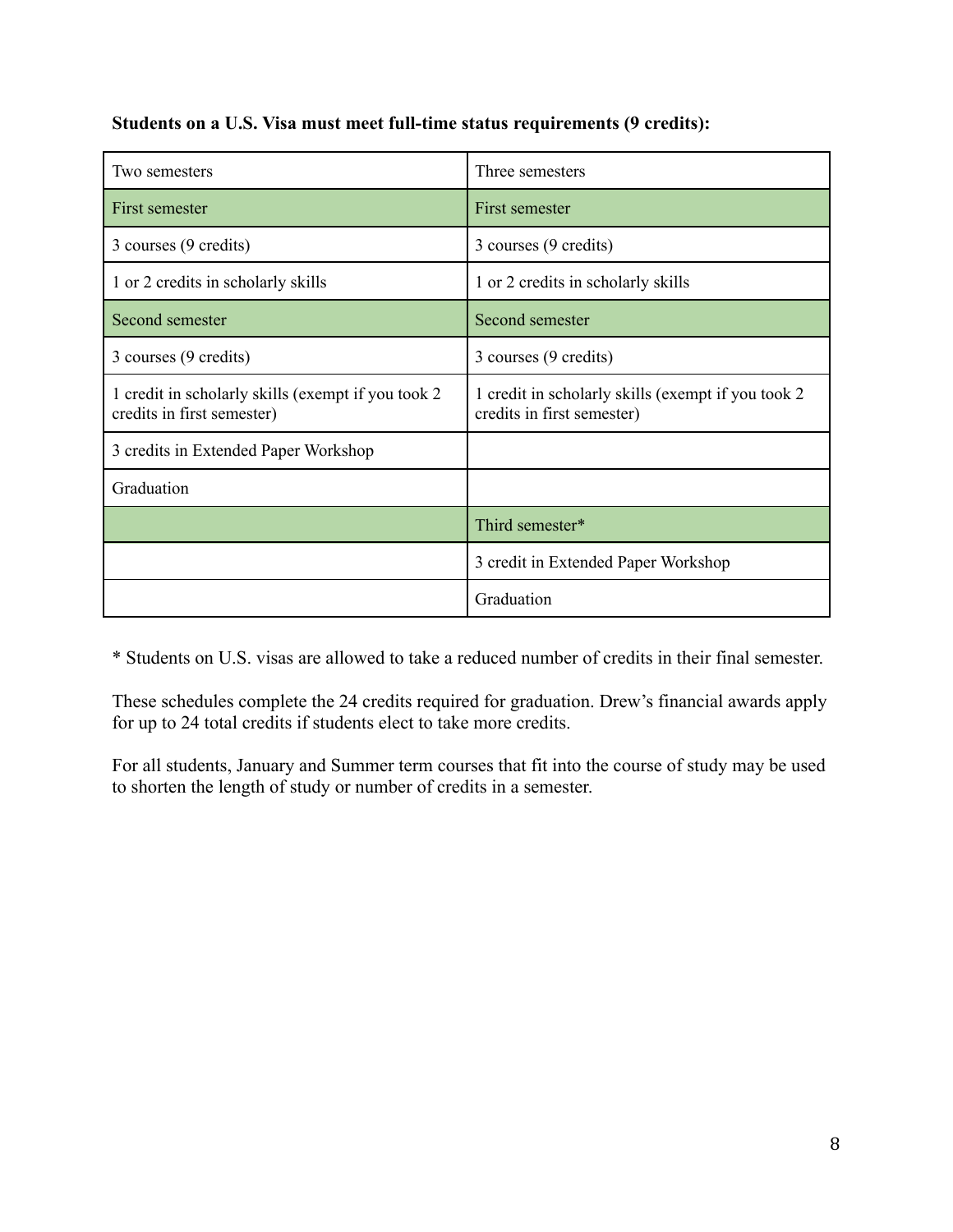## <span id="page-9-0"></span>**Frequently Asked Questions**

The Theological School Academic Policies are published annually in Drew University's Theological School Catalog. This document can be accessed in its entirety from the Registrar's [webpage.](http://catalog.drew.edu/index.php) If there is any contradiction between this Catalog and this handbook, the Catalog dated to the student's semester of entrance takes precedence.

#### **How long do I have to complete the program?**

Full-time students complete the degree in two or three semesters. Students are expected to complete the degree in no more than four semesters. Exceptions require the approval of the Graduate Academic Standing Committee. All academic requirements for the degree must be completed within four years from the date of initial matriculation.

#### **Who is my advisor?**

Convener: Laurel Kearns [\(lkearns@drew.edu\)](mailto:lkearns@drew.edu)

The Convener is the academic advisor for all S.T.M. students. Your meetings with your advisor typically center on course selection, vocational goals, and extended paper planning. The Convener's approval is needed for S.T.M. forms as well as for registration. Each semester the convener will provide you with a PIN that you will use to register for courses online. The Convener is not the advisor for your extender paper unless your paper is in her field and she has agreed to work with you through the regular Extended Paper planning process.

Although you cannot officially change your advisor, you are encouraged to make additional informal mentoring connections with faculty across the areas of your academic and vocational interests.

#### **Can I use the S.T.M. courses to fulfill ordination requirements?**

As most S.T.M. students have a Master of Divinity degree, it is common for students to use the S.T.M. to complete ordination requirements that they did not complete in their first degree, such as the series of courses required for United Methodist ordination. Students may use the S.T.M. to take ordination requirements as long as they stay within the parameters of the degree. For example, only two 500-level courses are allowed in the degree. United Methodist courses can be taken within the 9 credits of electives or as an area of study.

### **How best can I use the S.T.M. to prepare for submitting PhD applications?**

While the traditional schedule is always available, students wishing to use the S.T.M. to apply to PhD programs may want to consider taking three semesters to complete the program or beginning the program in the spring semester. These alternative schedules allow a student to complete at least one semester of coursework before preparing applications for the standard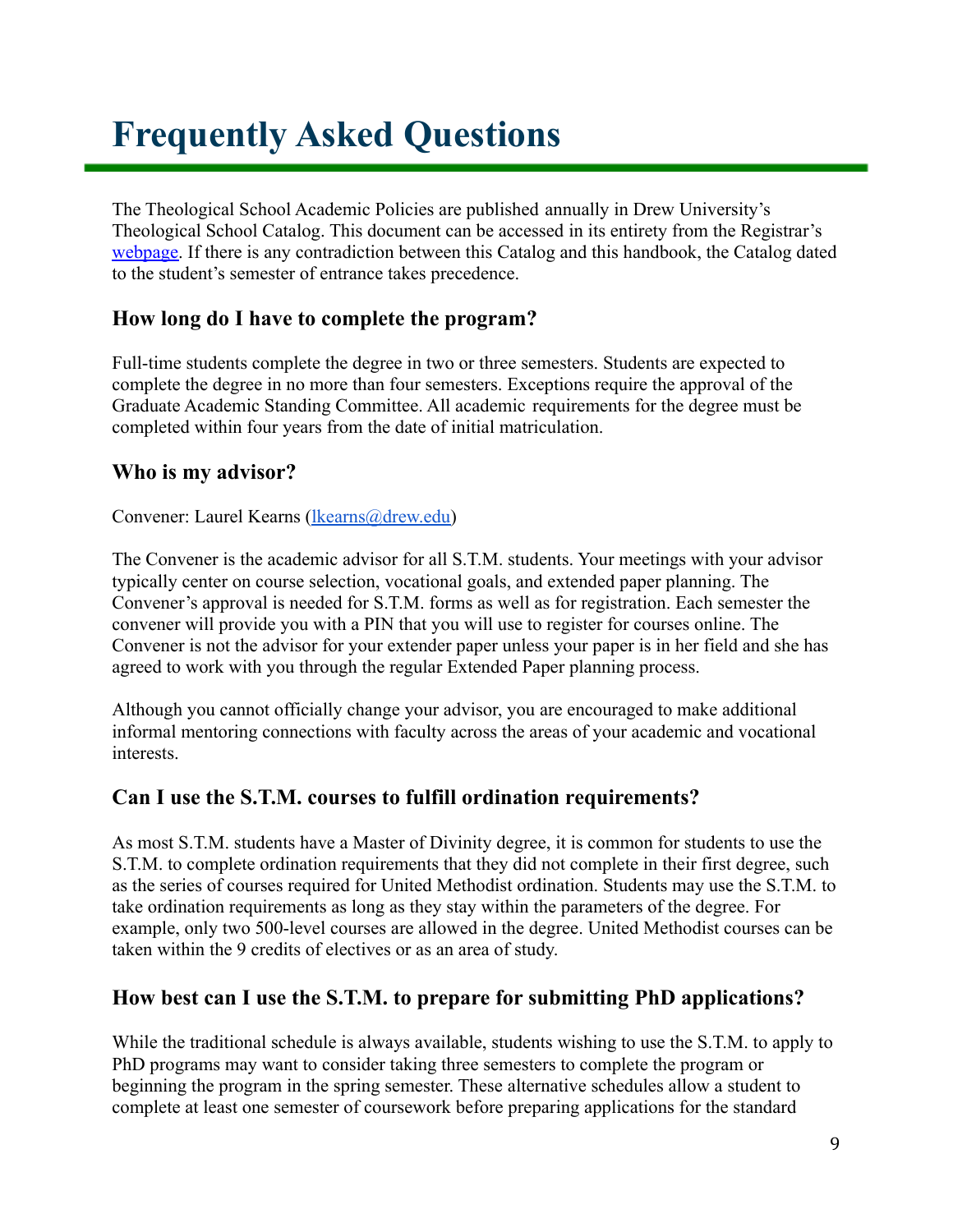December application cycle. Students who enter in Fall and take 3 semesters can then apply in their third semester. Students who enter in the spring semester complete coursework and the extended paper before applying for programs in December. Students need time for the following work: identifying schools they would like to apply to, developing their personal statement, taking the GRE, and taking courses with professors from whom they might request recommendations. The extended paper can often serve as a writing sample for applications. Students should consult the S.T.M. Convener about plans and about workshops and support available for S.T.M. students seeking to make December advanced degree applications.

#### **What if I am unable to complete the Extended Paper in the semester in which I enrolled in CRW 975A or 975B?**

If you are unable to complete the extended paper in the semester in which you have enrolled in CRW 975A or 975B, you should apply for an Incomplete using the Graduate Academic Standing petition. As Incompletes extend the completion of the degree into the summer or subsequent semester, students who have an Incomplete in the extended paper or any course in the S.T.M. will not be allowed to participate in commencement until they have completed the entire degree.

#### **Am I expected to use inclusive language in my work for this program?**

The Drew University Theological School affirms the full equality of all persons in God's all-inclusive love, regardless of gender, race, nation, class, age, ability, religion, or sexual orientation (Galatians 3:28). This theological conviction finds social expression in spoken and written language. In order to live out a crucial practical dimension of our equality in Christ and to avoid marginalizing members of our community, the Theological School expects students to use non-discriminatory and mindfully inclusive language for humanity both in the classroom (that is, in writing assignments, presentations, and classroom discussions) and in the chapel liturgy (that is, in prayers and sermons). Students are also encouraged to use a variety of metaphors when referring to God. While students will not receive grade deductions on specific assignments, they will be evaluated on their overall efforts to engage the theological and social problems of discriminatory and exclusive language. This policy thus encourages students to work to integrate a theology of God's love and justice with the everyday practice.

#### **How do I get accommodations for a disability?**

Students who require accommodations should contact the Office of Accessibility Resources (OAR), in Brothers College, 973-408-3962, for a private, confidential appointment. Accommodation Request Letters are issued to students after documentation, written by a qualified professional, is reviewed and accommodations are approved by OAR. See: [http://www.drew.edu/center-academic-excellence/about-us/accessibility-resources/.](http://www.drew.edu/center-academic-excellence/about-us/accessibility-resources/) Accommodations are implemented by faculty only after the student presents the Accommodation Request Letter issued by OAR. Letters should be presented to the faculty at least one week before the accommodation is needed. Students' requests for accommodations thus should be submitted to OAR within the first two weeks of a course. Returning students with previously approved accommodations should make letter requests for the current semester to Accessibility Resources within the first two weeks of class.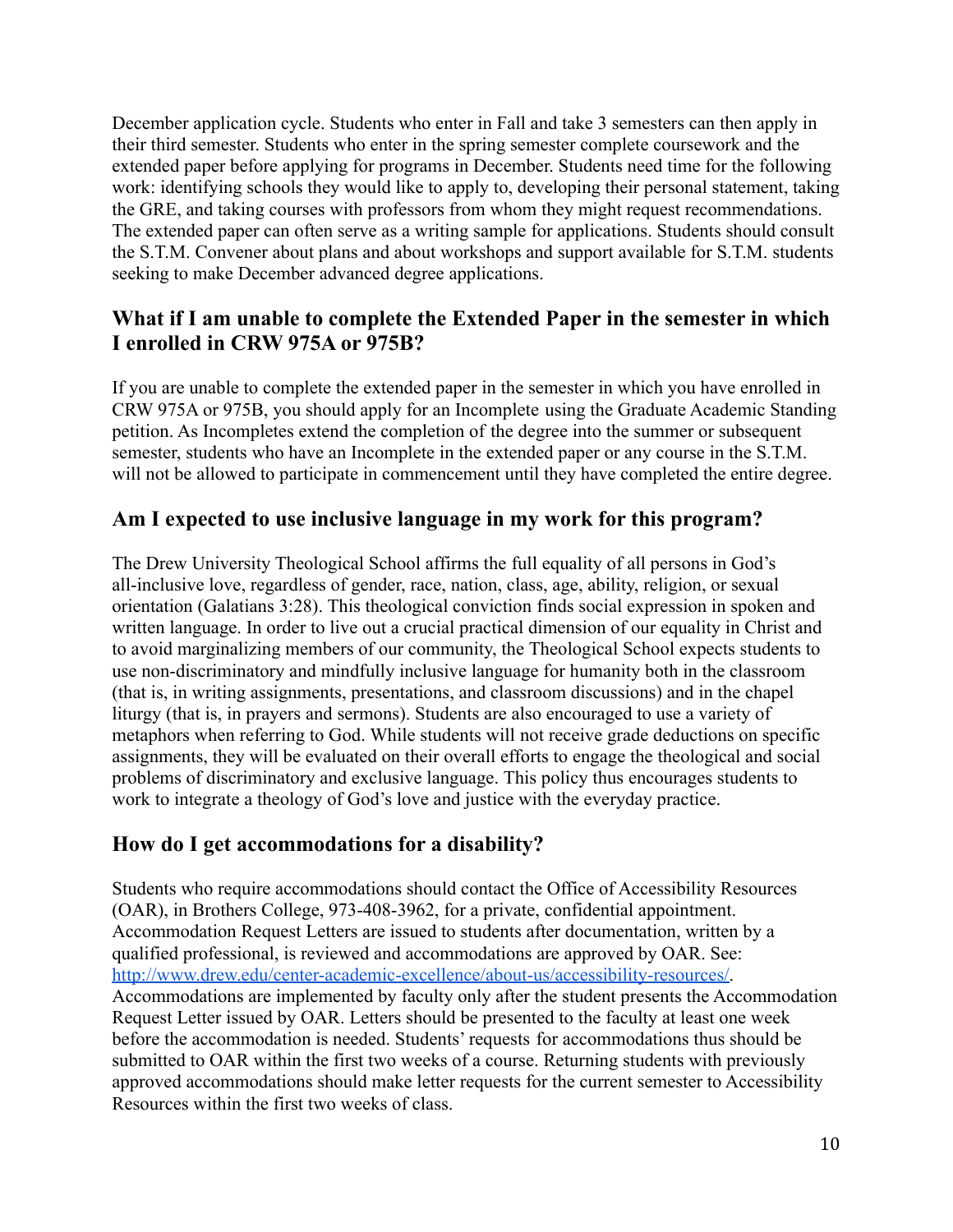## <span id="page-11-0"></span>**Registration Status**

Students in the Master of Sacred Theology program are expected to maintain communication and connection with Drew throughout the entire program. Different registration statuses indicate your progress through the program.

#### **Active**

Students who are consistently registered for classes or continuous registration will maintain "active" status with Drew. This status allows students access to all academic, support, and student life services at the University. Students who fail to register in any semester will have their status revised to "inactive." Students not registered two semesters will be automatically withdrawn from the program and will have to petition for re-entry through the Registrar's [webpage.](http://www.drew.edu/registrars-office/about-us/students/)

#### **Leave of Absence**

Unexpected life events or personal challenges can interrupt a student's ability to make progress in the degree. At times like this, students might reduce the number of credits they plan to take or consider a complete leave of absence. This status stops the clock on your allowed time to completion of your degree. In addition to the 4 years allowed to complete the degree, students are allowed two semesters of official leave from the program. As a leave of absence is intended to provide time away from the work of the degree, students do not have access to academic, support, and student life services at the University.

Students may apply for a leave of absence at any time during matriculation in the program. To obtain a leave of absence from the program--whether for medical, financial, or personal reasons--students must file a leave of absence application online. This form is found on the Registrar's web page. Any leave of absence that is approved becomes effective as of the date it is processed and is not applied retroactively. Students who take the leave during a semester should be aware of the grading and refund policies of the university. The date a leave is requested determines the amount of tuition refund (if any). For example, a leave of absence requested and received in the middle or at the end of a semester will not be effective from the beginning of the semester. If you are considering a leave of absence, please review the leave policies and deadlines found on the [Registrar](http://www.drew.edu/registrars-office/) and [Business Office](http://www.drew.edu/fba/student-accounts/) webpages.

*RE-ENTRY FOLLOWING LEAVE OF ABSENCE:* When a student plans to return to the program following a leave of absence, they must submit a Re-Entry form, which can be found on the Registrar's [webpage](http://www.drew.edu/registrars-office/). If a student does not return from a leave of absence in the semester following the leave, the student's status will be revised to "inactive." If the student is inactive for two semesters, they will be withdrawn from the program by the University.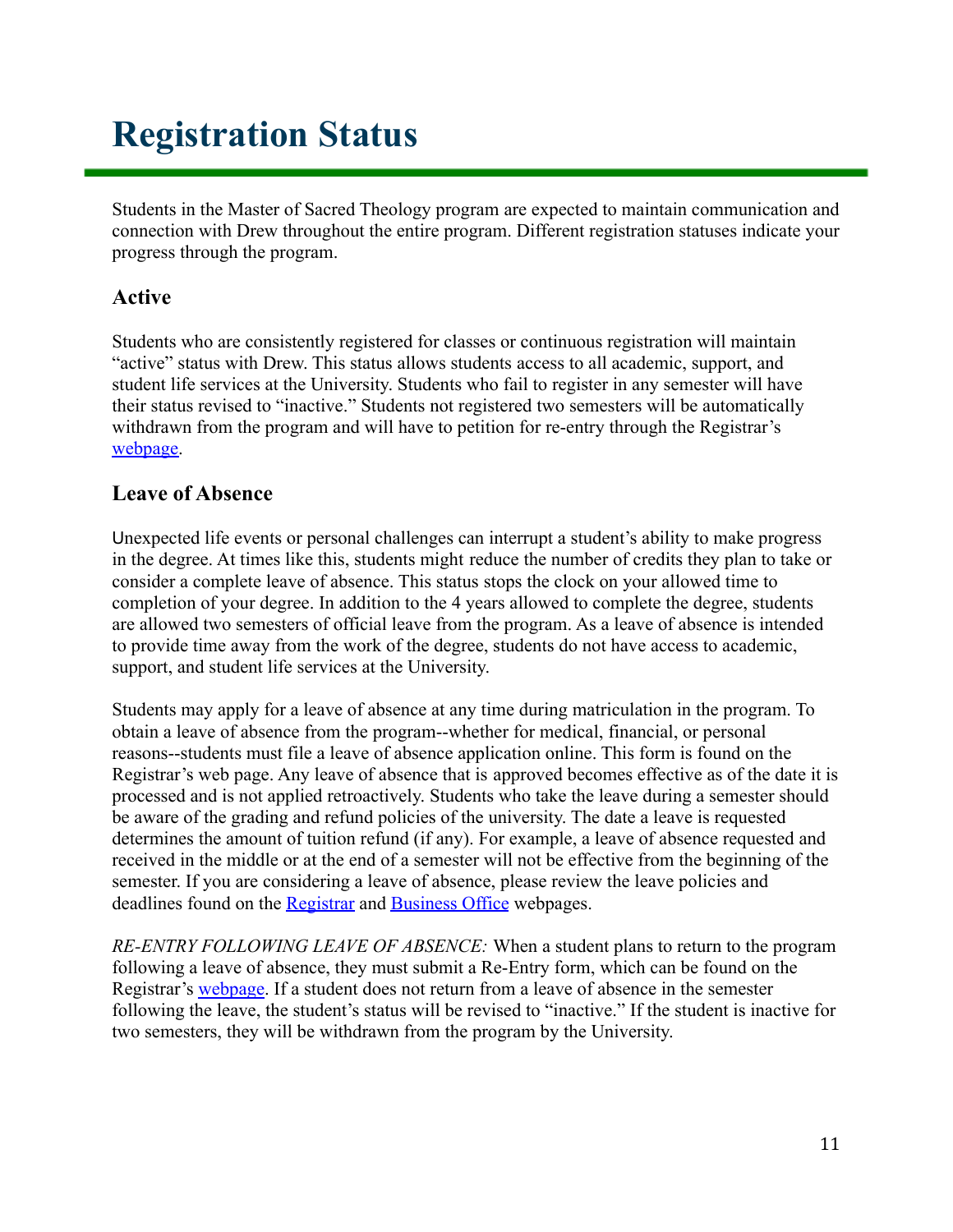#### **Medical Withdrawal from a Semester**

Students with personal emergencies that occur after the drop/add dates have passed may apply for a medical withdrawal from an entire semester. The student must provide documentation of the medical situation. Upon approval by the Associate Dean for the Theological School, the student will be put on leave of absence and receive Ws for all courses in the semester. Regular tuition refund policies apply to medical withdrawals as to leaves of absence.

#### **Voluntary Withdrawal from the Program**

If for any reason a student finds it necessary to withdraw from the program, it is important that this decision be discussed with the program convener beforehand and that an appropriate and timely written notice is given to the office of the academic dean. In order to withdraw from the program, a student completes a Withdrawal form on the Registrar's page. Any notice of withdrawal from the program becomes official as of the date it is received. A student who has withdrawn from the program has no access to academic, support, and student life services at the University. A student wishing to re-enter a program after withdrawing must re-apply to the program through the Graduate Admissions office.

All withdrawals are subject to the Drew University refund and grading policies and deadlines. Be sure to pay attention to these deadlines. Students are encouraged to review these policies with the program convener, the Registrar, and the Business Office before submitting an application for withdrawal.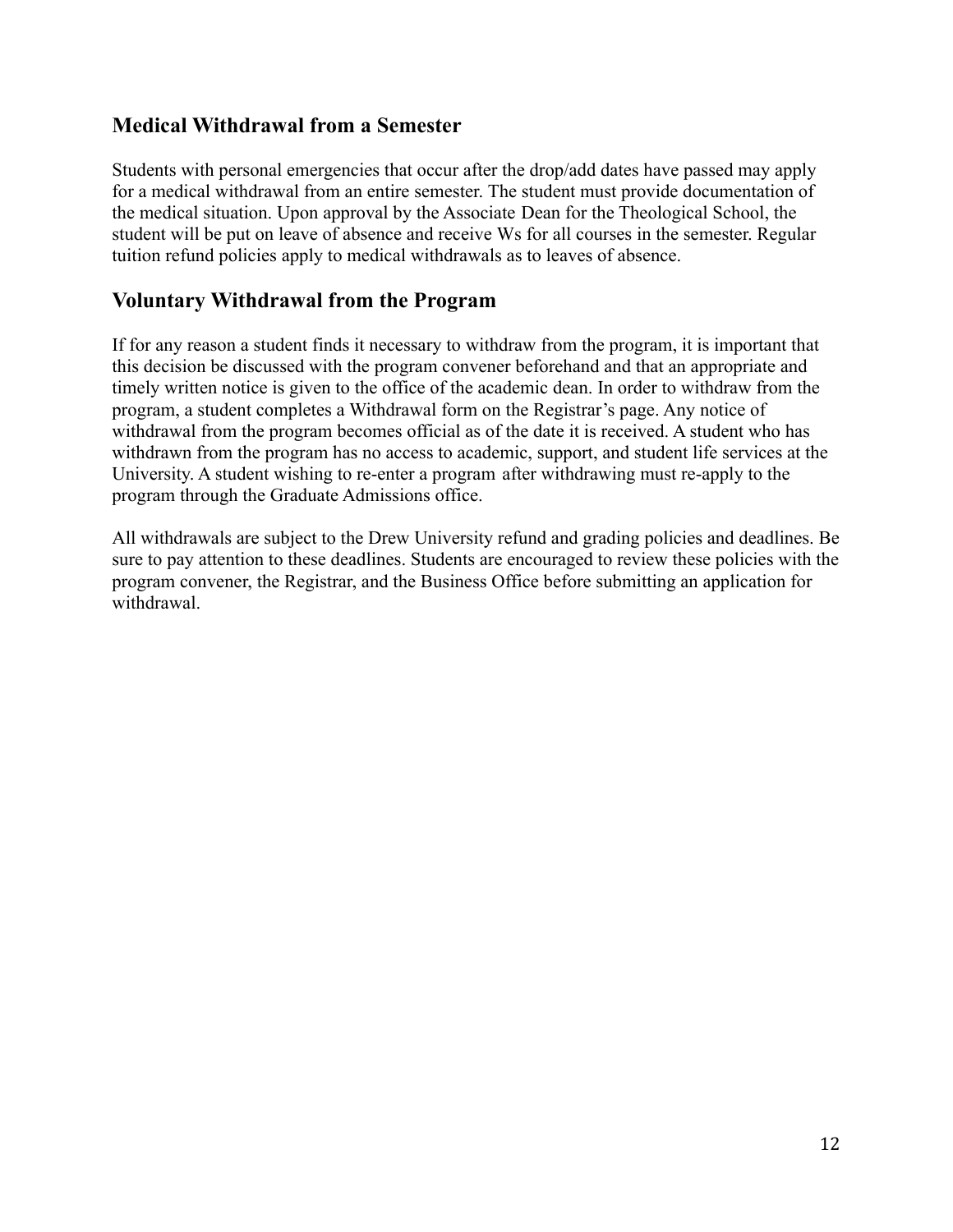# <span id="page-13-0"></span>**Academic Standing**

In addition to regular course grading and assessments, students are evaluated each semester according to the standards of academic achievement and progress. The Graduate Academic Standing Committee reviews each student's academic performance after each semester and may revise student standing based on this review.

### **Good Standing**

S.T.M. degree students must maintain a minimum 3.00 G.P.A.

### **Warning or Probation**

Students who do not achieve a 3.0 GPA in any semester will be placed on warning or probation based on the criteria outlined in the Theological School Academic Catalog posted on the Registrar's [webpage](http://www.drew.edu/registrars-office/). Students placed on academic probation are returned to good standing if they achieve an overall 3.0 GPA average or better at the next time of review.

### **Required Withdrawal**

A student may be withdrawn from the program by the University for any of the following:

- Receiving all "F" grades in any one semester
- Being on probation and not returning to Good Standing at the end of the probationary semester
- Having two or more non-consecutive semesters on Warning or Probation
- A violation of the University's Academic Integrity or Human Rights policies.

Under exceptional circumstances only, a student on Required Withdrawal may appeal to the Academic Standing Committee to be re-admitted in the next term. If the appeal is approved, the student will be reinstated and placed on Probation. Such re-admissions are granted only in unusual cases, and in no cases may a student be re-admitted twice.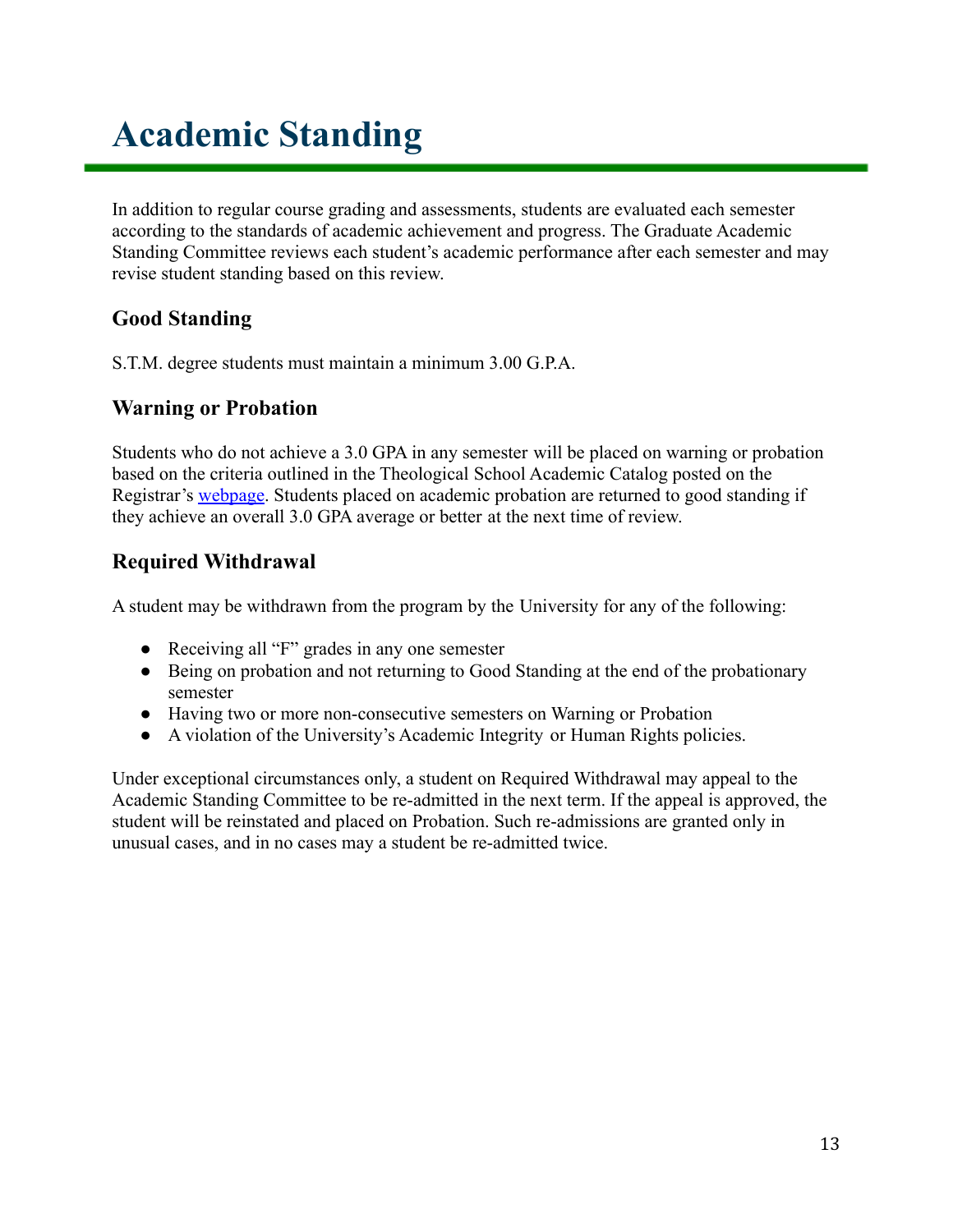## <span id="page-14-0"></span>**Standards of Academic Integrity**

#### **Drew University Standards**

Drew University has established standards of academic integrity and procedures. These basic standards apply to all work done at Drew. Students are expected to study and comply with these principles. You can find the Academic Integrity policy for the Theological School in the academic catalog on the Registrar's [webpage.](http://catalog.drew.edu/index.php)

The standards of academic integrity apply to information that is presented orally, in writing, or via the computer, in any format ranging from the most informal comment to a formal research paper or the writing of the final paper in reference to the project. These standards apply to source material gathered from other people, from written texts, from computer programs, from the Internet, or from any other location.

The following are examples of academic dishonesty, as defined in this policy:

**Duplicate Submission** – Submitting one's work in identical or similar form to fulfill more than one requirement without prior approval of the relevant faculty members is a breach of academic integrity. This includes using a paper or a substantial portion for more than one course or submitting material previously used to meet another requirement.

**False Citation** – Listing an author, title, or page reference as the source for obtained material, when the material actually came from another source or from another location within that source, is a breach of academic integrity. See the *Turabian Manual of Style* (latest edition and/or online quick guide) for how to cite quotations within the body of another author.

**Plagiarism** – Plagiarism is the act of appropriating or imitating the language, ideas, or thoughts of another and presenting them as one's own or without proper acknowledgement. This includes submitting as one's own a thesis, a paper, or part of a paper written by another person, whether that material was stolen, purchased, or shared freely. It also includes submitting a paper containing insufficient citation or misuse of source material. When in doubt, err on the side of referencing material. See the Drew Theological School catalog for a fuller discussion.

#### **Sanctions**

Sanctions are imposed for demonstrated breaches of academic honesty or scholarly integrity. See the section of the catalog on procedures for dealing with allegations of academic dishonesty. If dishonesty is determined, the sanctions may range from requiring that an assignment be redone to automatic failure of a course to dismissal from the Theological School.